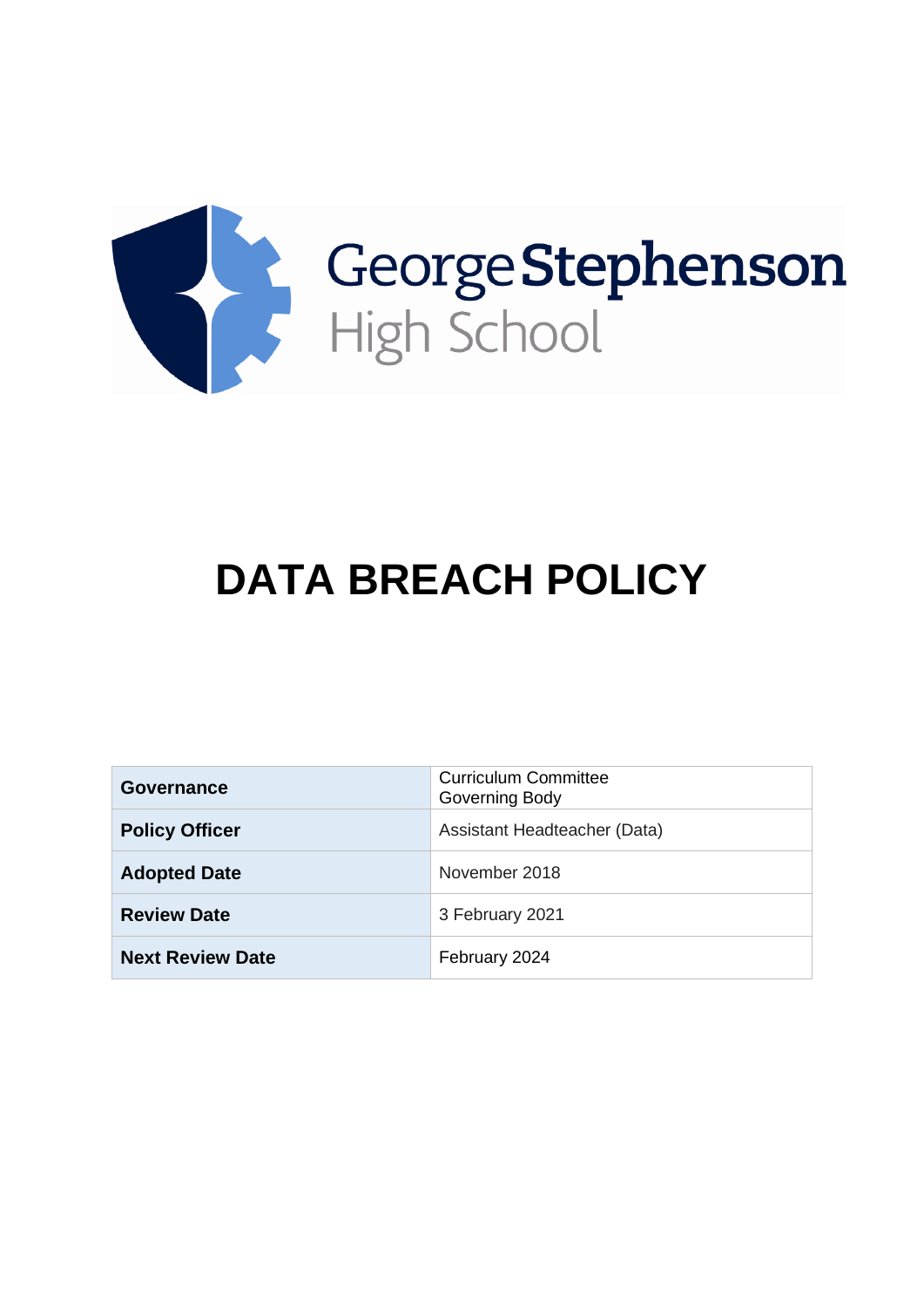# **CONTENTS PAGE**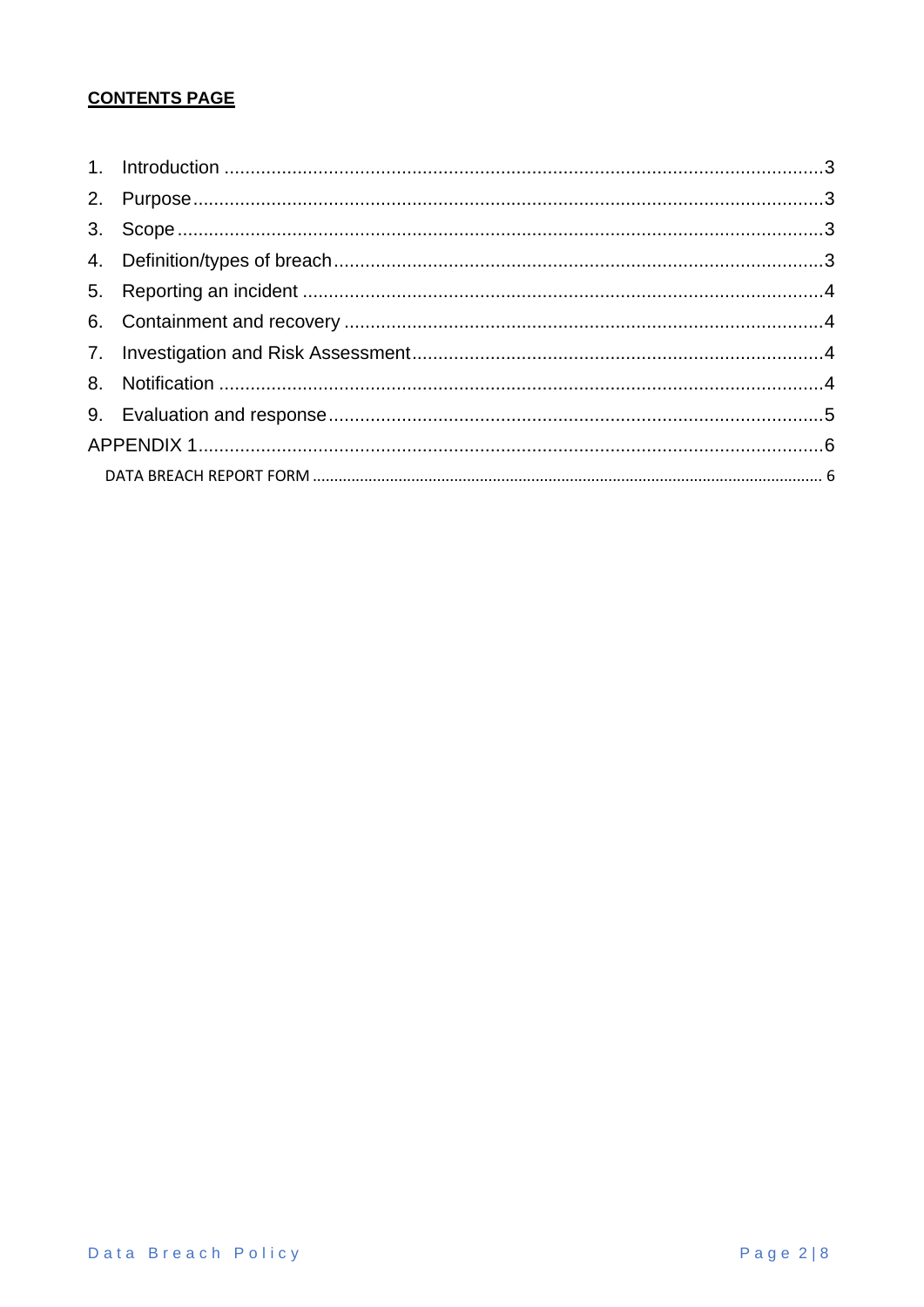#### <span id="page-2-0"></span>**1. Introduction**

As a Data Controller, we hold, process and share a large amount of personal data which is a valuable asset that needs protected. We take every care to protect personal data from incidents (either accidental or deliberate) and to avoid a data protection breach that could compromise the security or integrity of the information we hold.

An incident in the context of this policy is an event which may compromise the confidentiality, integrity or availability of systems or data, either accidentally or deliberately, and that has caused or has the potential to cause damage to our information assets. Compromise of information, confidentiality, integrity, or availability may result in harm to individuals, reputational damage, detrimental effect on service provisions, legislative non- compliance and /or financial costs.

#### <span id="page-2-1"></span>**2. Purpose**

We are obliged under the General Data Protection Regulation and the Data Protection Act 2018 to have in place a framework designed to ensure security of all personal data during its lifecycle, including clear lines of responsibility.

This policy sets out the procedure to be followed in the event of an incident to ensure a consistent and effective approach is in place for managing data breach and information security incidents.

#### <span id="page-2-2"></span>**3. Scope**

This policy relates to all personal and special category data held by us, regardless of format This policy applies to all staff, including temporary workers or volunteers, and contractors. This includes teaching students, casual, agency staff, suppliers and data processors working for or on our behalf.

The objectives of this policy are to;

- contain any breaches
- minimise the risk associated with the breach
- implement remedial action if necessary to secure personal data
- prevent further breaches.

#### <span id="page-2-3"></span>**4. Definition/types of breach**

For the purposes of this policy, data security breaches include both confirmed and suspected incidents.

An incident includes but is not restricted to, the following;

- Loss or theft of confidential or special category data or equipment on which such data is stored (e.g loss of a laptop, memory stick, IPad/Tablet or paper record).
- Equipment theft or failure
- Unauthorised use of, access to or modification of data or information systems
- Attempts (failed or successful) to gain unauthorised access to information or I.T systems
- Unauthorised disclosure of special category/ confidential data
- Website defacement
- Hacking attack
- Unforeseen circumstances such as a fire of flood
- Human Error
- Blagging offences where information is obtained by deceiving the organisation who holds it.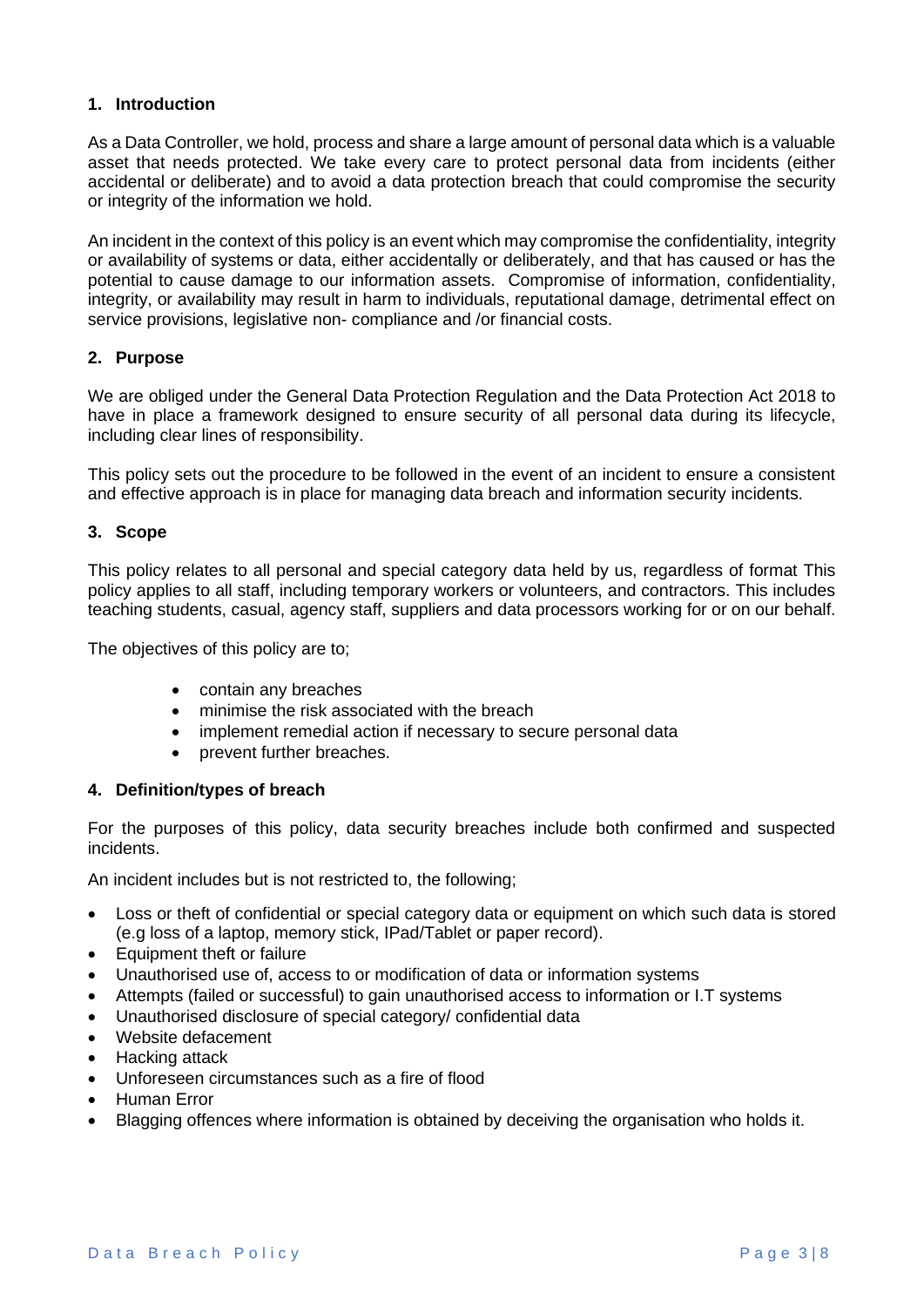#### <span id="page-3-0"></span>**5. Reporting an incident**

Any individual who accesses, uses or manages personal data on our behalf is responsible for reporting any data breach and information security incidents immediately to us via [styson@gshs.org.uk](mailto:styson@gshs.org.uk) We will inform our Data Protection Officer, Judicium Consulting Limited, [dataservices@judicium.com](mailto:dataservices@judicium.com) of all breaches reported to us.

If a breach occurs or is discovered outside normal working hours, it must be reported as soon as practicable. We must report data breaches that result, or are likely to result, in high risk to the rights and freedoms of individuals to the Information Commissioner with undue delay and in any event within 72 hours from the time we become aware of the beach. All Staff must therefore ensure any actual or suspected breaches are reported as soon as possible.

Any reports must include full and accurate details of the incident, when the breach occurred (dates and times), who is reporting it, the nature of the information and how many people are involved are affected.

An incident reporting form (Appendix 1) should be completed as part of the reporting process.

#### <span id="page-3-1"></span>**6. Containment and recovery**

The Data Protection Officer will advise whether, in their opinion, the breach is still occurring. If so, appropriate steps agreed with the DPO must be taken immediately to minimise the effect of the breach.

An initial assessment will be made by the DPO in liaison with relevant staff to establish the severity of the breach. A Lead Investigation Officer (LIO) will be nominated who will take the lead investigating the breach and liaising with the DPO.

The LIO will establish who may need to be notified as part of the initial containment and will inform the police if required and where appropriate.

The DPO and LIO will in liaison determine the suitable course of action to be taken to ensure a resolution to the incident.

#### <span id="page-3-2"></span>**7. Investigation and Risk Assessment**

An investigation will be undertaken by the LIO immediately and where possible within 24 hours of the breach being reported. The DPO will assist where required.

The LIO will investigate the breach and assess the risks associated with it, for example, the potential adverse effects for individuals, how serious or substantial those are and how likely they are to occur.

The investigation will need to take into account the following;

- The type of data involved
- It's sensitivity
- The protection in place (e.g encryption)
- What's happened to the data, has it been lost or stolen
- Whether the data could be put to illegal or inappropriate use
- Who the individuals are, the number affected and the potential effects on those data subjects
- Whether there are wider consequences to the breach

#### <span id="page-3-3"></span>**8. Notification**

The LIO and the DPO will determine whether the breach needs to be reported to the Information Commissioner or the data subjects affected.

Every incident will be assessed on a case by case basis; however, the following will need to be considered: -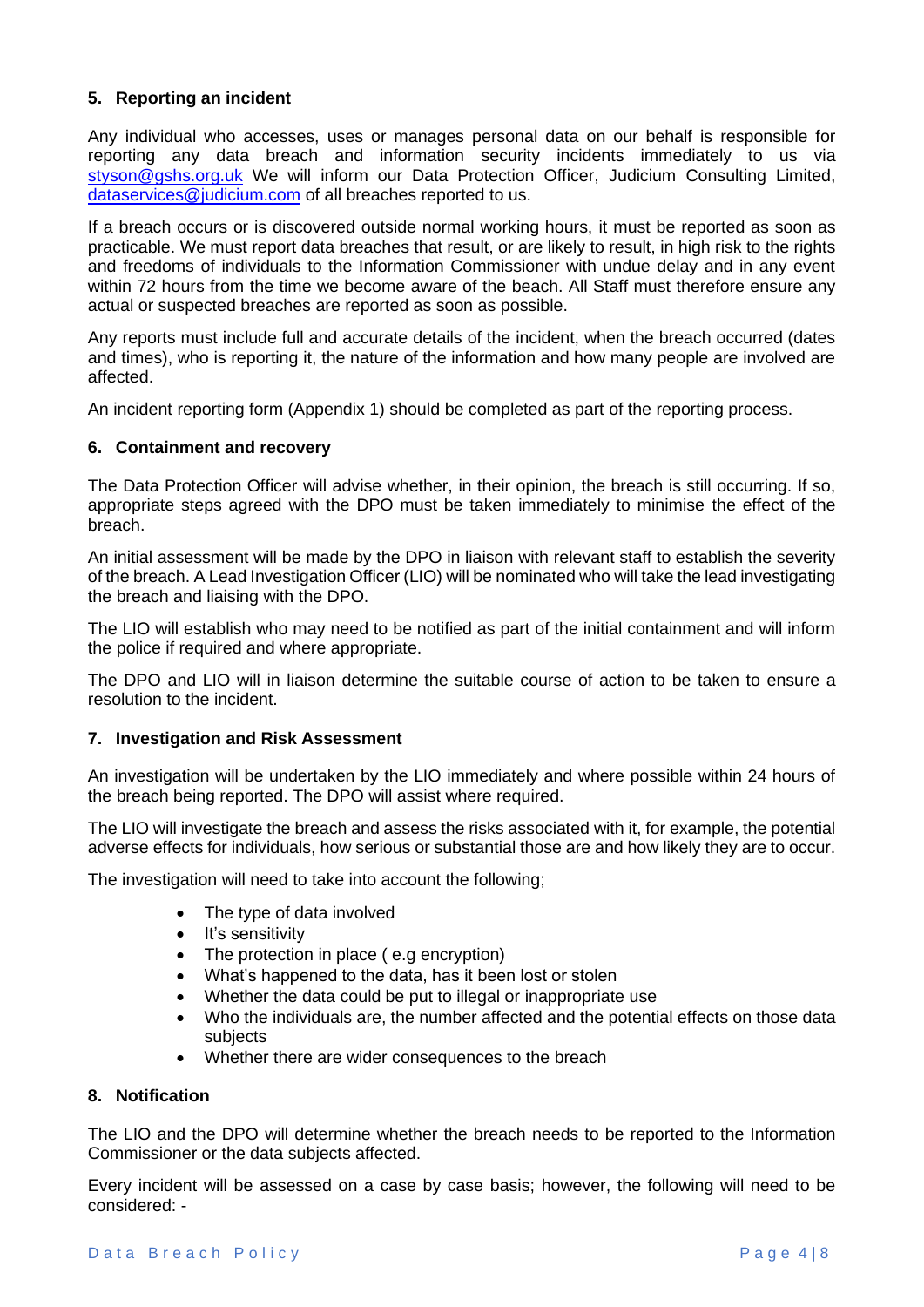- Whether there are any legal/contractual notification requirements
- Whether notification would assist the individual affected
- Whether notification would help prevent the unauthorised or unlawful use of personal data
- Whether this breach constitutes a high risk to individuals

Notification to the individuals whose personal data has been affected by the incident will only be necessary in circumstances where there is a high risk to that person as a result of the breach. Any such notifications must include a description of how and when the breach occurred and the data involved. Specific and clear advice will be given on potential steps they can take to protect themselves, and the notification will include details of what action has already been taken to mitigate the risks. Individuals will also be provided with a way in which they can contact the DPO for further information or to ask questions about what has occurred.

The LIO and/or the DPO must consider notifying third parties such as the Police, insurers, bank or credit card companies, and trade unions where appropriate. This would be appropriate where illegal activity is known or is believed to have occurred, or where there is a risk that illegal activity might occur in the future.

The LIO and or DPO will consider whether any press release may be required.

All actions taken or required to be taken will be recorded by the LIO and DPO.

#### <span id="page-4-0"></span>**9. Evaluation and response**

Once the initial incident is contained, the DPO will, upon request, carry out a full review of the causes of the breach, the effectiveness of the response and whether any changes to systems, policies or procedures should be undertaken.

As soon as possible after a breach, the LIO should liaise with the DPO to review existing controls to determine their adequacy, and whether any corrective action should be taken to minimise the risk of similar incidents occurring.

The review will consider;

- Where and how the personal data is held and where it is stored
- Where the biggest risks lie, and any further potential weak points within its existing measures
- Whether methods of transmission are secure; sharing minimum amount of data necessary
- Identifying weak points within existing security measures
- Staff awareness
- Implementing a data breach plan and identifying a group of individuals responsible for reacting to reported breaches of security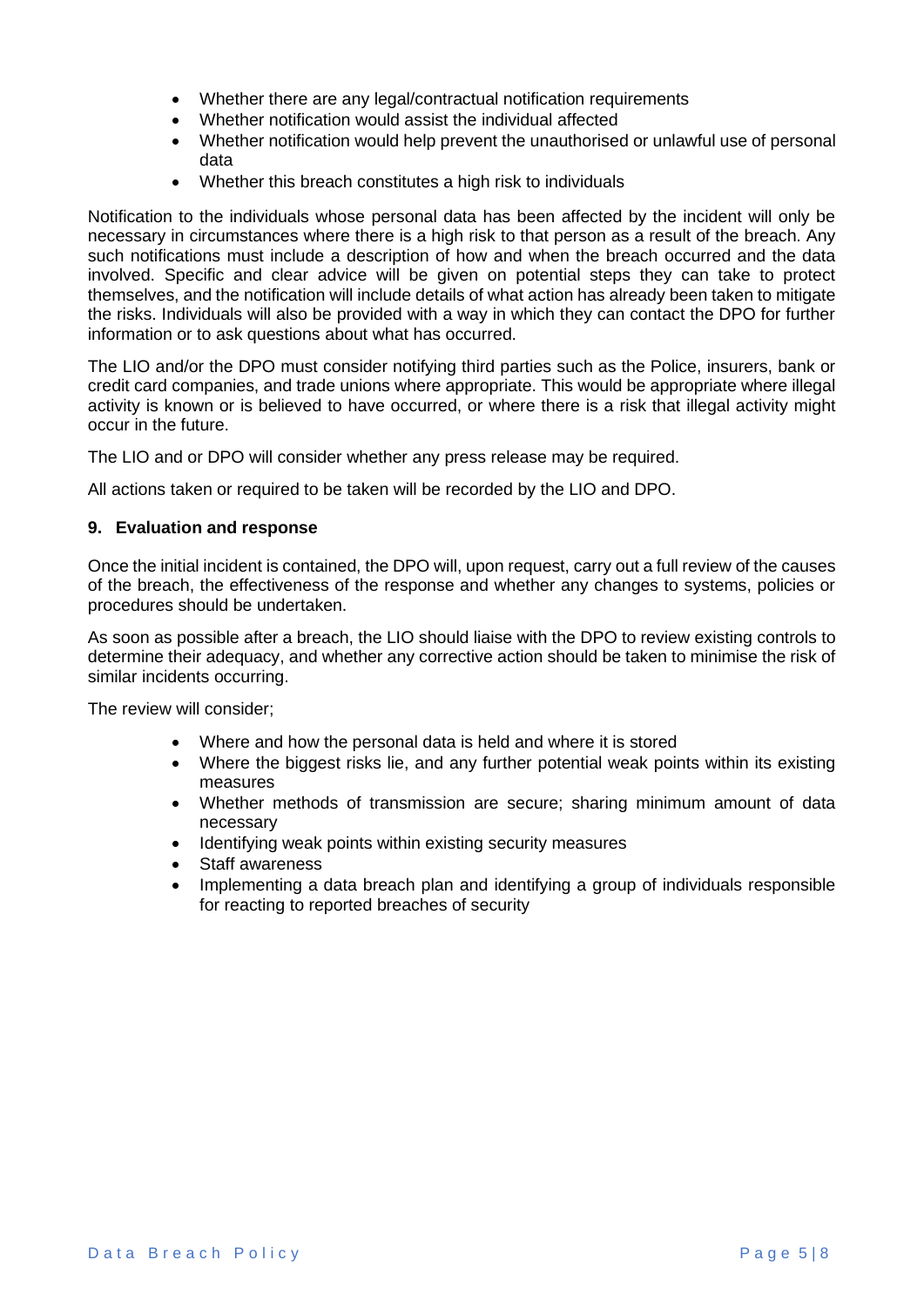### **APPENDIX 1**

## **DATA BREACH REPORT FORM**

<span id="page-5-1"></span><span id="page-5-0"></span>**Please act promptly to report any data breaches.** 

**If you discover a data breach, please notify the leadership team immediately and report it via [styson@gshs.org.uk](mailto:styson@gshs.org.uk) who will then inform [dataservices@judicium.com](mailto:dataservices@judicium.com)**

| <b>Report details:</b>                                                                |  |
|---------------------------------------------------------------------------------------|--|
| Name of person reporting incident:                                                    |  |
| Contact details of person reporting incident<br>(email address, telephone number):    |  |
| Date of report:                                                                       |  |
| If there has been a delay in reporting this<br>breach to the DPO, please explain why: |  |

| <b>Details of the Breach:</b>                                                                                           |                                                                             |
|-------------------------------------------------------------------------------------------------------------------------|-----------------------------------------------------------------------------|
| What has happened?<br>Tell us as much as you can about what<br>happened, what went wrong and how it<br>happened.        |                                                                             |
| How did you find out about the breach?                                                                                  |                                                                             |
| When was the breach discovered?<br>Please include date and time                                                         |                                                                             |
| When did the breach happen?<br>Please include date and time where possible                                              |                                                                             |
| Categories of personal data involved in the<br>breach:<br>Please list all categories of data that have been<br>affected | E.g.: name, address, bank details, UPN, SEN<br>Information, Assessments etc |
| Number of personal data records concerned?                                                                              |                                                                             |
| How many data subjects could be affected?                                                                               |                                                                             |
| <b>Categories of data subject affected?</b>                                                                             | E.g.: students (current and past), staff, volunteers                        |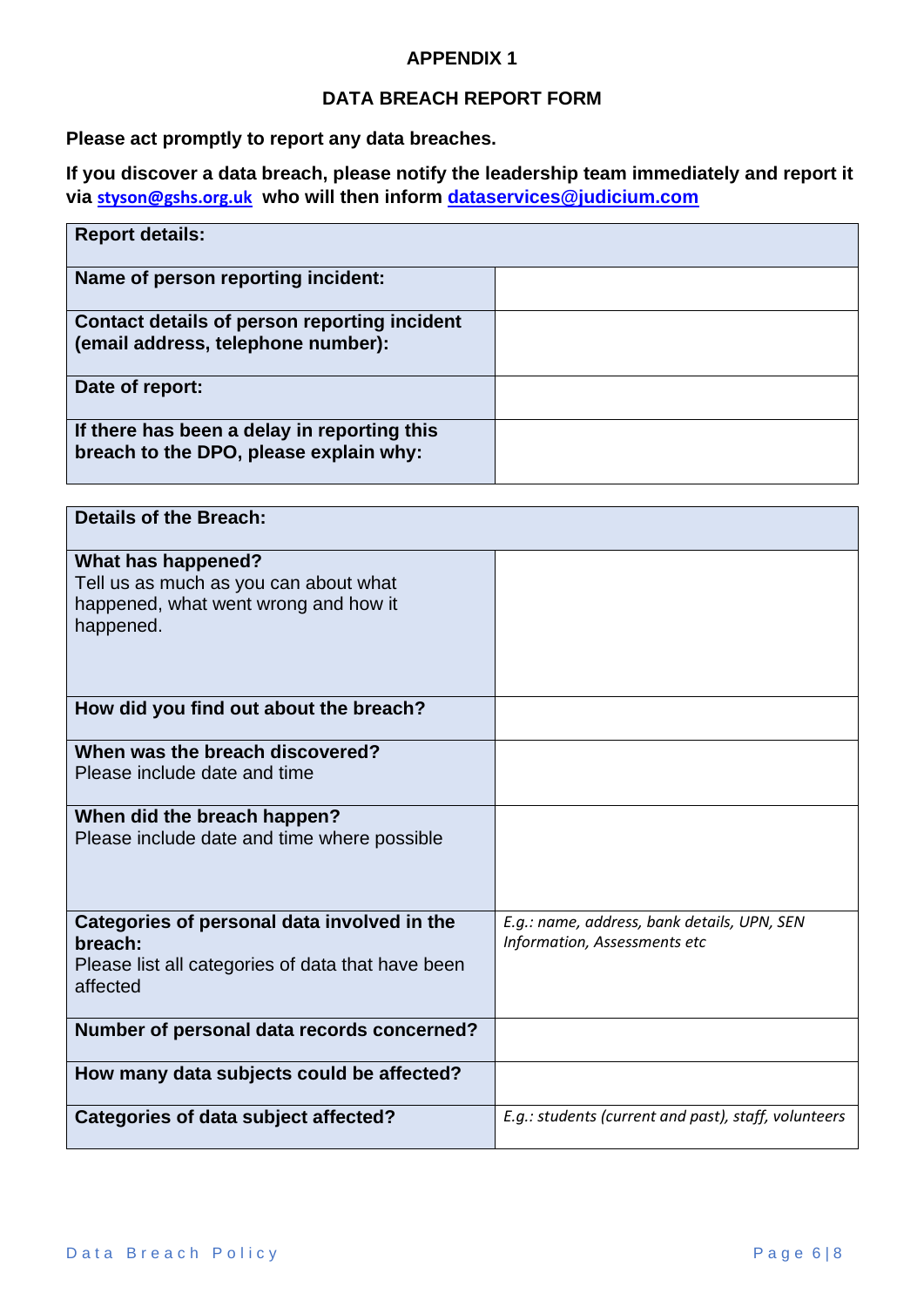| Potential consequences of the breach:<br>Please describe the possible impact on data<br>subjects because of the breach. Please state if<br>there has been any actual harm to the data<br>subjects |                                                                                                             |
|---------------------------------------------------------------------------------------------------------------------------------------------------------------------------------------------------|-------------------------------------------------------------------------------------------------------------|
| What is the likelihood that the data subjects<br>will experience consequences because of the<br>breach?                                                                                           | □ Very Likely<br>$\Box$ Likely<br>$\sqcap$ Neutral<br>$\Box$ Unlikely<br>□ Very Unlikely<br>□ Not yet known |
| Has the staff member involved in this breach<br>received data protection training in the last<br>two years?<br>Include date if yes                                                                |                                                                                                             |

| <b>Action Taken:</b>                                                                                                                                                              |  |
|-----------------------------------------------------------------------------------------------------------------------------------------------------------------------------------|--|
| Describe the actions you have taken or<br>proposed to take as a result of the breach:<br>Include actions you have taken to fix the problem<br>and to mitigate any adverse effects |  |
| Date action taken or proposed to be taken:                                                                                                                                        |  |

| <b>Cyber Incidents only:</b>                                                                                                |                                                           |
|-----------------------------------------------------------------------------------------------------------------------------|-----------------------------------------------------------|
| Has the confidentiality, integrity or availability<br>of information systems been affected?<br>Identify which if applicable |                                                           |
| What is the impact of this?                                                                                                 | $\Box$ High – have lost ability to provide critical       |
|                                                                                                                             | services                                                  |
|                                                                                                                             | $\Box$ Medium – have lost ability to provide some         |
|                                                                                                                             | critical                                                  |
|                                                                                                                             | $\Box$ Low – no loss of efficiency and can still provide  |
|                                                                                                                             | all critical services                                     |
|                                                                                                                             | □ Not yet known                                           |
| <b>Likely recovery time:</b>                                                                                                | $\Box$ Complete – recovery is fully complete              |
|                                                                                                                             | $\Box$ Regular – you can predict recovery time with       |
|                                                                                                                             | existing resources                                        |
|                                                                                                                             | $\Box$ Supplemented – you can predict recovery time       |
|                                                                                                                             | with additional resources                                 |
|                                                                                                                             | $\Box$ <b>Extended</b> – you cannot predict recovery time |
|                                                                                                                             | and need extra resources                                  |
|                                                                                                                             | $\Box$ Not Recoverable – recovery is not possible, e.g.   |
|                                                                                                                             | backups can't be restored                                 |
|                                                                                                                             | □ Not yet known                                           |